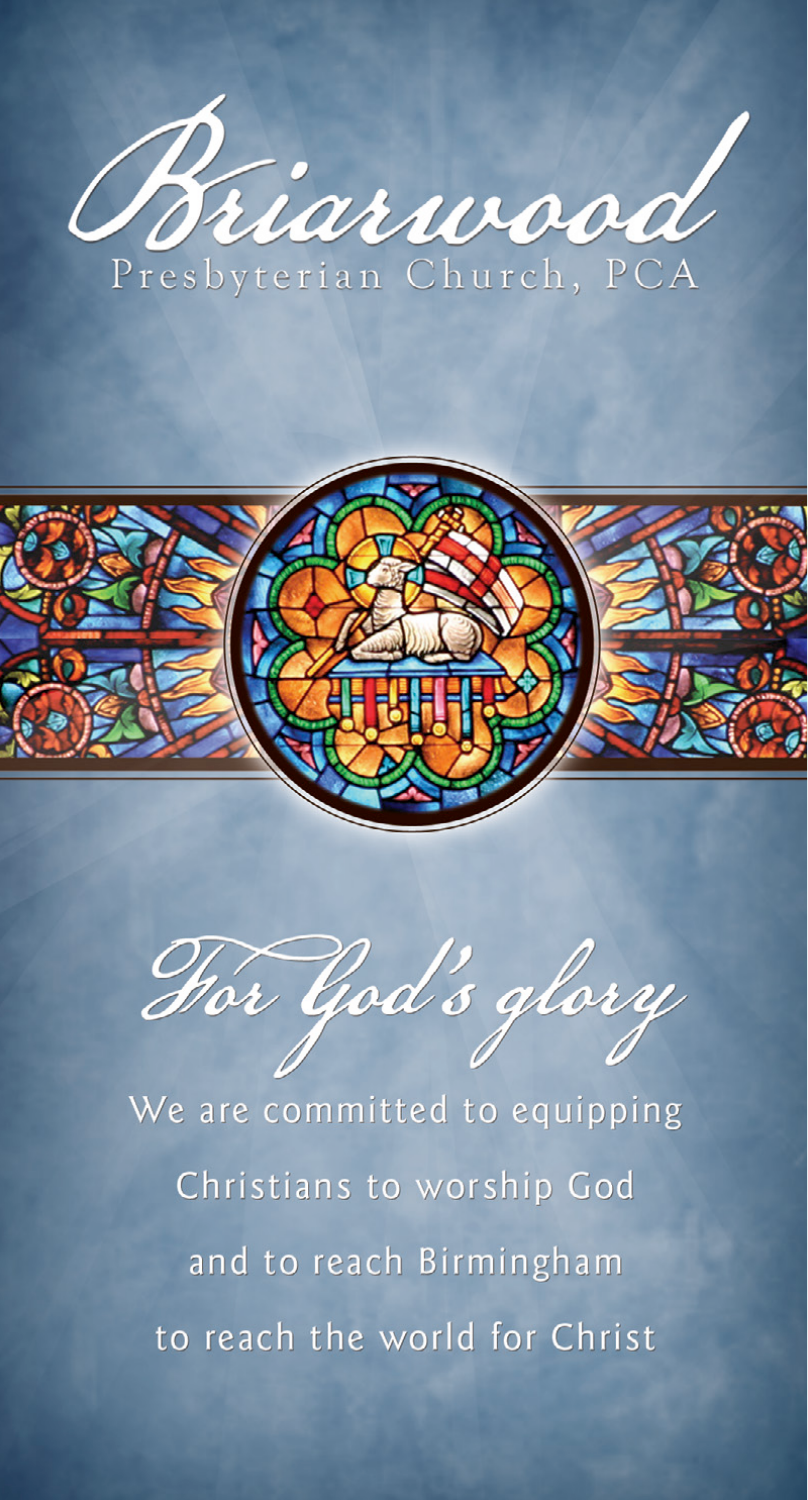

## **Morning Services of Divine Worship – May 22, 2022**

## **Worship Leaders**

Dr. Harry L. Reeder III, Pastor/Teacher Mr. Bruce Stallings, Executive Pastor Mr. Hunter Goff, Organist Dr. John Haines, Worship Pastor Rev. Daniel Cason, Pianist

THE GATHERING OF GOD'S PEOPLE

*'Gather the people to Me, that I may let them hear My words...' Deuteronomy 4:10*

#### **Call to Worship and Preparation from the Psalms** Psalm 136:23–24

Leader: *It is He who remembered us in our low estate, for His steadfast love endures forever;*

### All: **and rescued us from our foes, for His steadfast love endures forever.**

#### **Prelude and Time of Meditation and Confession**

*"Trumpet Tune in D"* (Johnson)

Briarwood Orchestra

*Eternal God, in Whom we live and move and have our being, Whose face is hidden from us by our sins, and Whose mercy we forget in the blindness of our hearts: Cleanse us from all our offenses, and deliver us from proud thoughts and vain desires, that with reverent and humble hearts we may draw near to You, confessing our faults, confiding in Your grace, and finding in You our refuge and strength; through Jesus Christ Your Son. –* from *The Book of Common Worship*

## **Invocation**

**Gospel Word of Salvation**

**The Sacrament of Baptism**

**Greeting of Grace and Peace\*** 

**Hymn of Ascents\*** *"We Are God's People"* Hymn 283 vv. 1, 3, 4

#### **The Confession of Truth\*** The Apostles' Creed

Leader: *Christian, what do you believe?* 

All: **I believe in God, the Father Almighty, Maker of heaven and earth: And in Jesus Christ, His only Son, our Lord; who was conceived by the Holy Spirit, born of the virgin Mary, suffered under Pontius Pilate, was crucified, dead, and buried; He descended into hell; the third day He rose again from the dead; He ascended into heaven, and is seated at the right hand of God, the Father Almighty. From there He shall come to judge the living and the dead. I believe in the Holy Spirit, the holy \*catholic church, the communion of saints, the forgiveness of sins, the resurrection of the body, and the life everlasting. Amen.** *\*universal*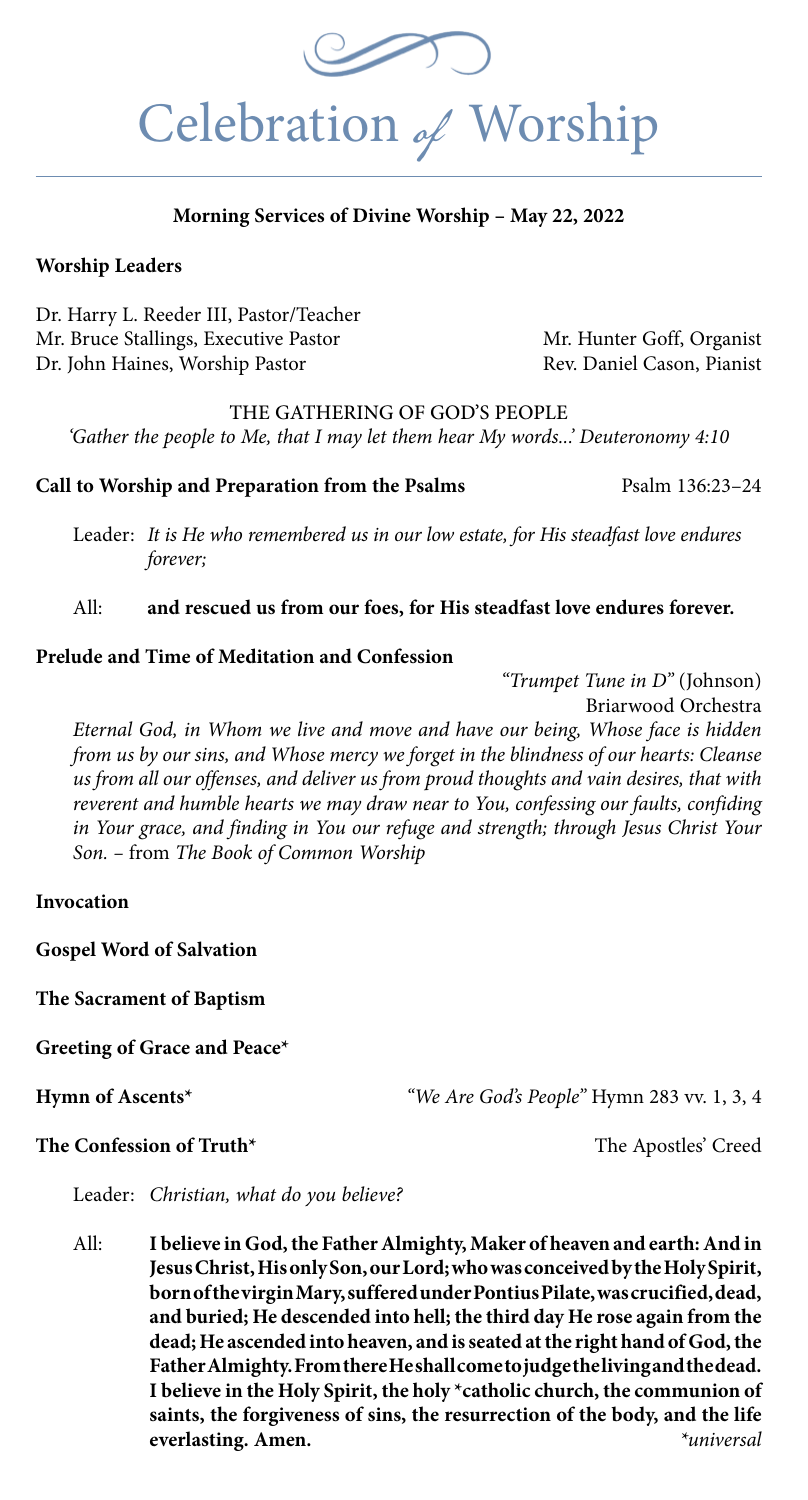# C LORD, in the morning You hear my voice... Psalm 5:3<br>Pastoral Prayer of Intercession THE PETITIONING OF GOD'S PROVIDENCE *O Lord, in the morning You hear my voice... Psalm 5:3*

**Pastoral Prayer of Intercession** 

THE ADORATION OF GOD'S GLORY

*Praise the Lord! It is good to sing praises to our God... Psalm 147:1a*

# **Presentation and Consecration of God's Tithe and Our Offerings**

*Honor the Lord with your wealth and with the first fruits of all your produce; then your barns will be filled with plenty, and your vats will be bursting with wine. Proverbs 3:9–10*

**Musical Offering of Worship** *"At the Name of Jesus"* (Berry)

**Singing of Psalms, Hymns, and Spiritual Songs\***

 *"I Will Wait for You"* (Townend / Getty / Kauflin / Merker) Hannah Brennan, Soloist

THE PROCLAMATION OF GOD'S WORD *But be doers of the Word, and not hearers only, deceiving yourselves. James 1:22*

**Prayer of Illumination\***

**New Testament Reading\*†** Romans 5:12–21

**Exposition of God's Word Pastor Reeder Pastor Reeder Pastor Reeder Pastor Reeder Pastor Reeder Pastor Reeder Pastor Reeder Pastor Reeder Pastor Reeder Pastor Reeder Pastor Reeder Pastor Reeder P** 

XXXIV. Romans in Biblical Perspective *The Gospel of God* "The First Adam and The Last Adam" Romans 5:12–21

THE CONSECRATION OF GOD'S PEOPLE *For the Love of Christ controls us... II Corinthians 5:14a*

**Pastoral Benediction\***

**Congregational Affirmation\***

*"To God Be the Glory"* Hymn 66 v.1

**Postlude** *"Be Still, My Soul"* (Sibelius)

\*The congregation is requested to stand, if able. †K4–3rd grade dismiss to the Children's Auditorium for Children's Worship.

Following the 8:00 service, Children's Worship participants will be escorted to their Sunday School rooms. Following the 10:55 service, please pick up K4–3rd grade children in the Children's Auditorium. A Prayer Team is available following both morning services just to the right of the pulpit platform. The 8:00 a.m. service is also "signed" each week in the Worship Center.

> Sunday morning services are broadcast live on WLJR 88.5 FM. The 8:00 and 10:55 a.m. services are available online at briarwood.org/livestream. Texts used with permission granted through CCLI License agreement 124545. Scripture quotations are from the Holy Bible, English Standard Version.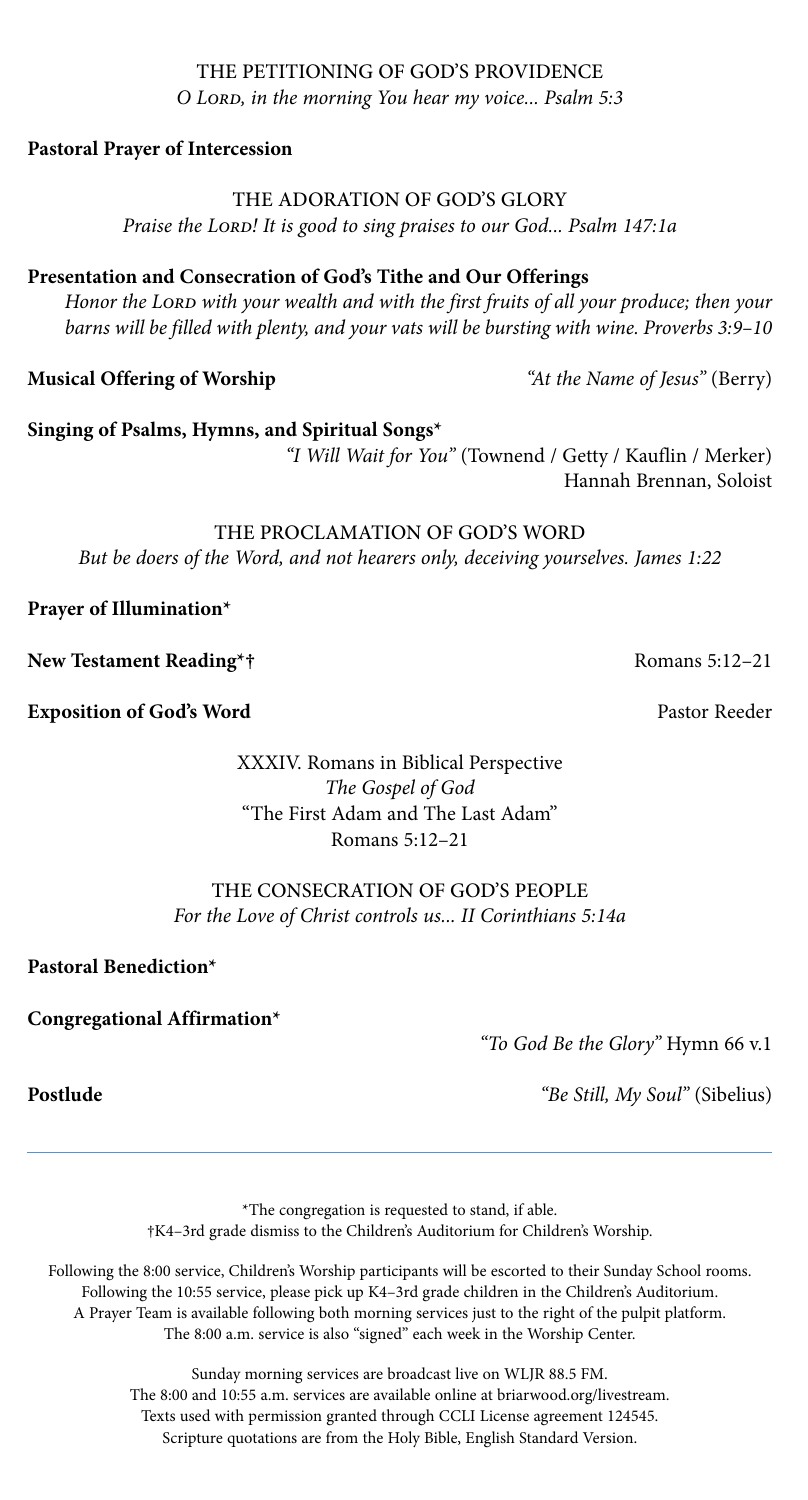**Welcome** Ike Reeder

**Call to Worship** Psalm 138:2

All: **I bow down toward Your holy temple and give thanks to Your name for Your steadfast love and Your faithfulness, for You have exalted above all things Your name and Your word.**

**Prayer of Invocation** 

**Songs of Praise\*** *"All I Have Is Christ"* (Kauflin) *"It Was Finished Upon That Cross"* (Hendroff / Robinson / Thompson) Hannah Brennan, Worship Leader

**Offertory Prayer** *"Jesus Paid It All"* Hymn 210 Hannah Brennan, Soloist

XXIII. God's Blueprint in Biblical Perspective *Foundations from Genesis* "A Theology of Marriage – Redemption, Part 2" Ephesians 5:21–34

**Benediction\*** 

**Postlude** 

**Morning Worship** – The Lord's Day morning worship services are live and in person at 8:00 and 10:55 a.m. They are also streamed on the Briarwood Website, Facebook Live, Apple TV, Roku and the Briarwood App. For more info go to briarwood.org/watch.

**Sunday School Communities** – Sunday School for all ages is at 9:30 a.m. each Sunday. For a complete list of classes go to briarwood.org/sundayschool.

**Evening Worship** – Evening worship is at 6:00 p.m., and is also streamed on the Briarwood Website, Facebook Live, Apple TV, Roku and the Briarwood App.



**Evening Service of Praise and Proclamation – 6:00 p.m.**

**Prelude**

**Announcements**

**Offertory** 

**Scripture & Sermon** *Pastor Reeder* Pastor Reeder

**Doxology\*** John Haines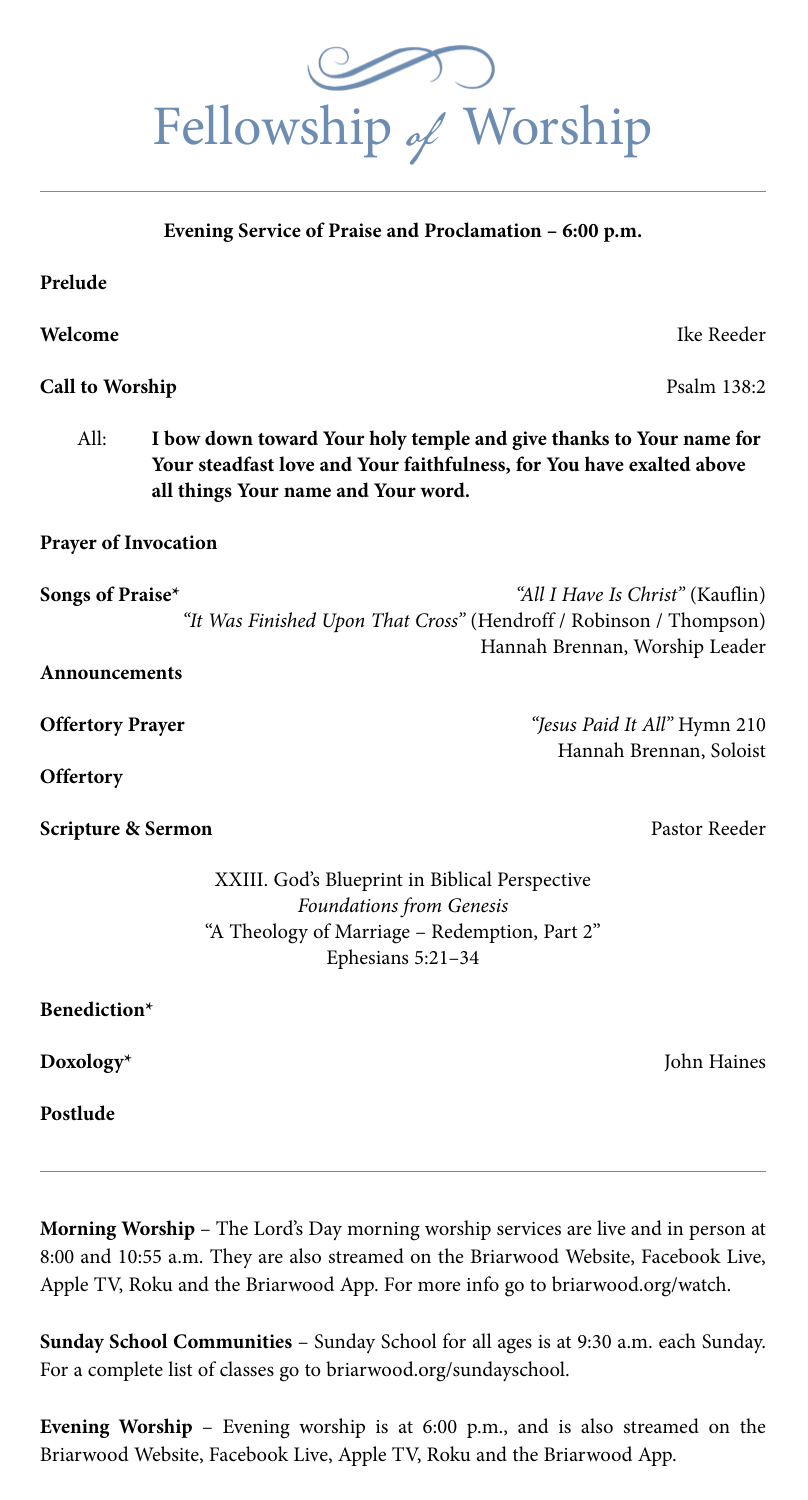# Announcements

**Memorial Day —** The church and school offices will be closed on Monday, May 30.

**Sacrament of the Lord's Supper —** Sunday, June 5 in the morning services. Members of the congregation are invited to prepare their hearts to receive communion. An alms offering for the Mercy Ministry will be received. Elements are gluten-free.

**Campus Paving & Parking –** Beginning Monday, May 23, Briarwood will undergo a two-week re-paving project along perimeter road and in various parking lots around the church. During this time, parking on perimeter road and in the Fellowship Hall parking lot will be unavailable. If your entrance to or exit from the church is blocked off, please drive around to the other side. Thank you for your patience during this period.

**Vacation Bible School —** June 6–10 from 9:00 a.m.–12:00 p.m. Each day we will learn about being a new creation in Christ from II Corinthians 5:17. You can register at briarwood.org/vbs. Preschool VBS/Nursery is open to children of VBS volunteers only. If you are volunteering, sign your children up at briarwood.org/nursery.

**Officer Nominations —** Deacon and Elder nominations for the Class of 2025 are being accepted from the congregation during the month of May. Nominating forms are available by emailing lreese@briarwood.org, online at briarwood.org/officernomination or at the information stations throughout the church. Nominations deadline is Tuesday, May 31.

**Camp Briarwood —** 1. Camp Nurses needs for Overnight Camp: July 11–16, July 18–23, July 25–28. Pay offered or barter for free registration for a camper. 2. Old caps and fedora-type hats for fun nights and skits. Contact Scott at 205-776-5237 or shannah@briarwood.org.

**Trailblazers Travel —** October 6–13. Tour the "Colors of New England" through four states with the beautiful fall season. For information, go to briarwood.org/trailblazers or contact Sharon at sjohnston@briarwood.org.

**Briarwood Soccer Camp —** For players ages 7–14 is June 13–17. Information at briarwoodsoccer.com or call 205-776-5114.

**Nursery Volunteer Team —** If you have signed our purple sign-up folders in the past to help in the Nursery, please sign up to be a part of our team. To receive information, come to the Nursery desk on Sunday mornings, go to briarwood.org/nursery and click on the Nursery Volunteer Team (NVT) link, or email Alison at acraig@briarwood.org. To everyone who has signed up—you have been a blessing!

**Infant Baptism —** Offered in our Sunday morning services. Contact Marie Gathings at 205-776-5204 or mgathings@briarwood.org for available dates. Also if you are interested in a "New Believer" baptism, contact Wendy Long in the Membership Office at 205-776-5208.

## **Job openings —**

**YBL Administrative Assistant.** Full time position supporting all YBL Ministries through event planning, communication, creativity, and a ministry mindset. Contact Rob at rgenin@briarwood.org for more information.

**Graphic Designer/Print Production.** Full-time position. Candidate should be familiar with print production processes and proficient in InDesign, Photoshop, and Illustrator. Social Media experience is a plus. Email your résumé to lmckee@briarwood.org.

See all the current job opportunities for Briarwood ministries and ministry partners at briarwood.org/employment to find details on open positions as well as how to apply.